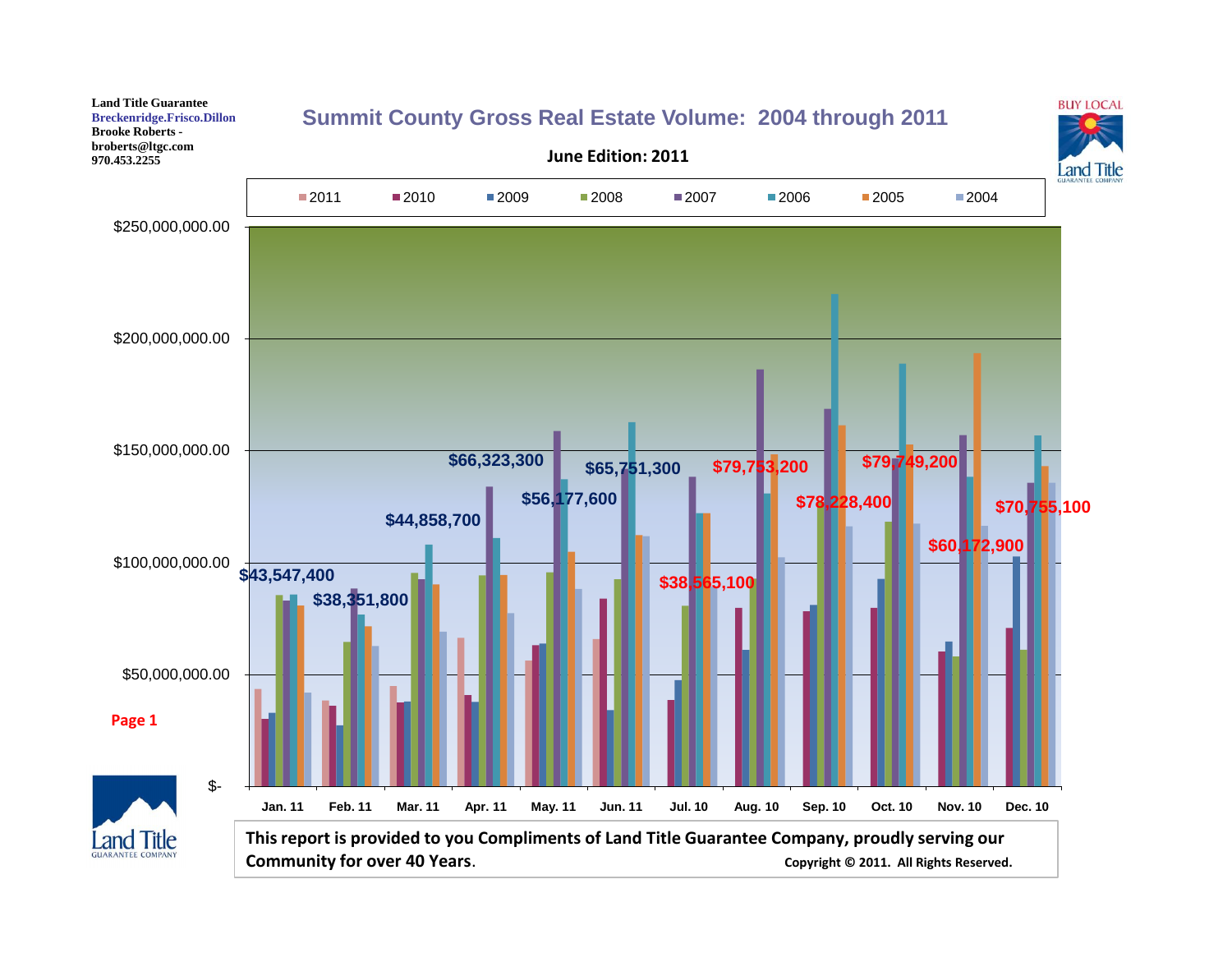# **June Market Analysis by Area**

## **Summit County, Colorado**

**JUNE 2011**

**There were 9 Bank Sales in June 2011, totalling \$4,103,900 in Gross Volume, or \$455,989 per Unit . This accounts for 6.24% of the Overall Gross Volume in Sales.**

Red Text indicates a drop compared to the prior month's value; Green Text indicates a rise, Black Text indicates no change, or no comparision value. Colored Text is not used for % Calculations.

 *Average PPSF is calculated for properties with available Square Footages* **Average & Median Residential Price & PPSF Includes: Statistically Viable Sales Only.**

*Compliments of:*

Area \$ Volume Transactions % of \$ Volume # of Transactio ns % of Transactio ns Average \$ **Transaction** Price Median \$ **Transaction** Price Average \$ Residential Price Median \$ **Residential** Price Average \$ Residential PPSF **Blue River & South to County Line \$3,706,000 6% 7 7% \$529,429 \$450,000 \$702,200 \$525,000 \$ 226 Breckenridge \$18,037,300 27% 27 26% \$668,048 \$445,000 \$596,491 \$465,000 \$ 383 Breckenridge Golf Course \$9,054,000 14% 10 10% \$905,400 \$572,500 \$1,356,333 \$1,442,500 \$ 271 Central Summit County (non-town) \$0 0% 0 0% \$0 \$0 \$0 \$0 \$ - Copper Mountain \$849,800 1% 3 3% \$283,267 \$400,000 \$402,500 dna \$ 407 Corinthian Hills & Summerwood \$495,000 1% 1 1% \$495,000 dna \$495,000 dna \$ 286 Dillon Town & Lake \$207,300 0% 1 1% \$207,300 dna \$207,300 dna \$ 194 Dillon Valley \$5,793,500 9% 4 4% \$1,448,375 \$221,000 \$189,500 \$158,000 \$ 151 Farmers Corner \$1,195,000 2% 1 1% \$1,195,000 dna \$1,195,000 dna \$ 280 Frisco \$10,383,300 16% 11 11% \$943,936 \$321,000 \$343,330 \$313,000 \$ 289 Heeney \$0 0% 0 0% \$0 \$0 \$0 \$0 \$ - Keystone \$4,010,500 6% 9 9% \$445,611 \$387,500 \$482,500 \$387,500 \$ 348 Montezuma \$0 0% 0 0% \$0 \$0 \$0 \$0 \$ - North Summit County (rural) \$0 0% 0 0% \$0 \$0 \$0 \$0 \$ - Peak 7 \$1,212,400 2% 2 2% \$606,200 dna \$606,200 dna \$ 296 Silverthorne \$3,440,600 5% 9 9% \$382,289 \$375,000 \$416,514 \$520,000 \$ 236 Summit Cove \$3,315,000 5% 5 5% \$663,000 \$645,000 \$663,000 \$645,000 \$ 204 Wildernest \$3,111,600 5% 12 12% \$259,300 \$223,500 \$280,145 \$232,000 \$ 204 Woodmoor \$815,000 1% 1 1% \$815,000 dna \$815,000 dna \$ 209 Quit Claim Deeds \$125,000 0% 1 1% \$125,000 dna \$0 \$0 \$ - TOTAL \$65,751,300 100% 104 100% \$637,149 \$383,750 \$550,465 \$425,000 \$ 290**

Please note: The above figures do not include time share interests or refinance transactions. Average & Median price calculations do not include Quit Claim Deed transactions.



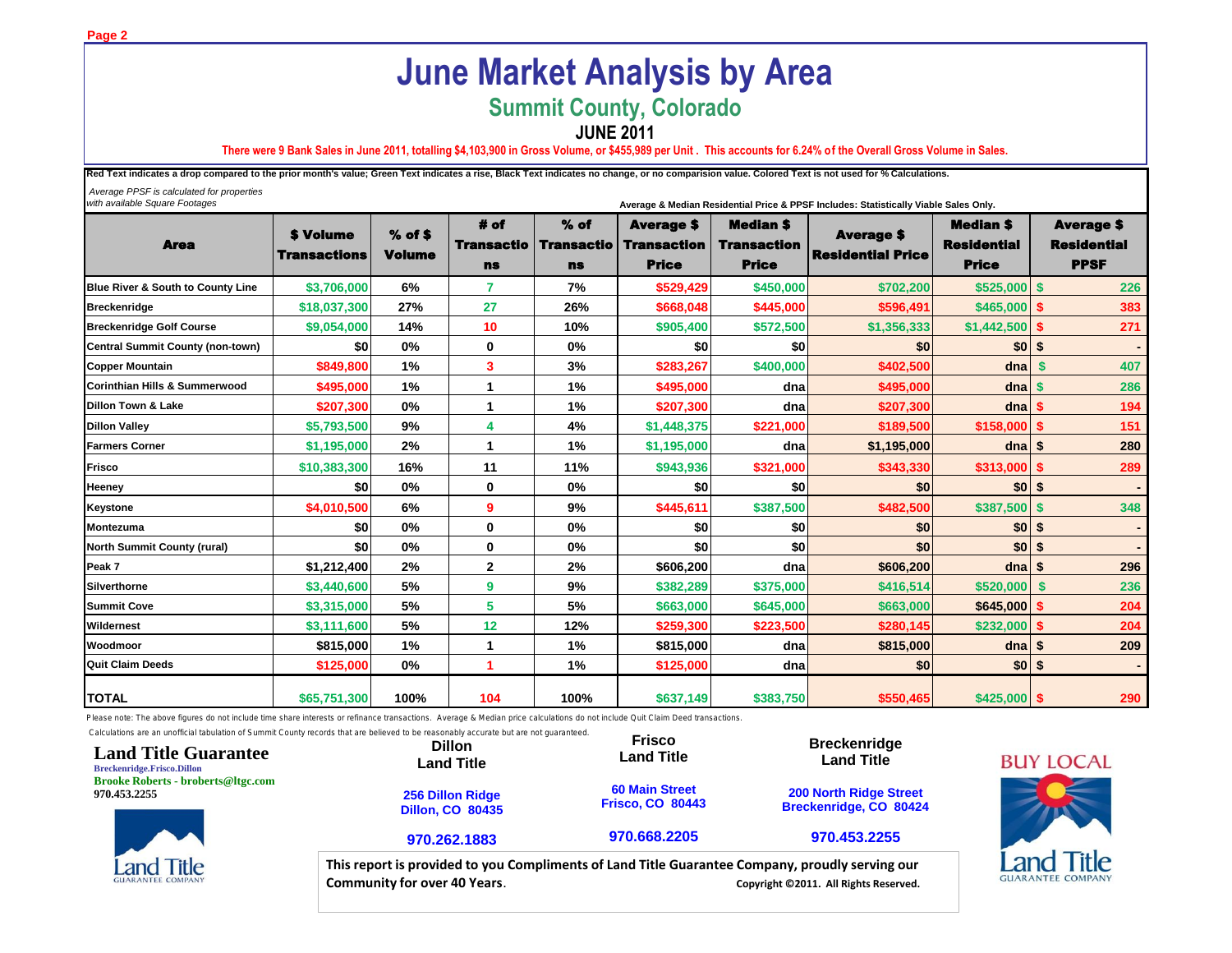## **June Market Analysis by Area**

**Summit County, Colorado**

**June Issue: Ytd. 2011**

**There have been 67 Bank Sales YTD through June 2011, totalling \$30,624,400 in Gross Volume, or \$457,081 per Unit . This accounts for 9.72% of the Overall Gross Volume in Sales.**

*with available Square Footages* **Average & Median Residential Price & PPSF Includes: Statistically Viable Sales Only.**

| Average PPSF is calculated for properties |  |
|-------------------------------------------|--|
| with available Square Footgase            |  |

| nti avaliable oquare i colages          |                                         |                            |                                        |                                          |                                                         |                                                        | Average & Median Residential Price & PPSF includes: Statistically viable Sales Only. |                                                        |                                                        |
|-----------------------------------------|-----------------------------------------|----------------------------|----------------------------------------|------------------------------------------|---------------------------------------------------------|--------------------------------------------------------|--------------------------------------------------------------------------------------|--------------------------------------------------------|--------------------------------------------------------|
| <b>Area</b>                             | <b>\$ Volume</b><br><b>Transactions</b> | $%$ of \$<br><b>Volume</b> | # of<br><b>Transactio</b><br><b>ns</b> | $%$ of<br><b>Transactio</b><br><b>ns</b> | <b>Average \$</b><br><b>Transaction</b><br><b>Price</b> | <b>Median \$</b><br><b>Transaction</b><br><b>Price</b> | <b>Average \$</b><br><b>Residential Price</b>                                        | <b>Median \$</b><br><b>Residential</b><br><b>Price</b> | <b>Average \$</b><br><b>Residential</b><br><b>PPSF</b> |
| Blue River & South to County Line       | \$15,363,600                            | 5%                         | 39                                     | 7%                                       | \$393,938                                               | \$300,000                                              | \$581,725                                                                            | $$502,500$ \$                                          | 219                                                    |
| <b>Breckenridge</b>                     | \$108,749,800                           | 35%                        | 179                                    | 30%                                      | \$607,541                                               | \$465,000                                              | \$628,883                                                                            | $$494,500$ \$                                          | 422                                                    |
| <b>Breckenridge Golf Course</b>         | \$42,960,200                            | 14%                        | 53                                     | 9%                                       | \$810,570                                               | \$576,000                                              | \$1,095,181                                                                          | $$992,500$ \$                                          | 311                                                    |
| <b>Central Summit County (non-town)</b> | \$0                                     | 0%                         | 0                                      | 0%                                       | \$0                                                     | \$0                                                    | \$0                                                                                  | \$01s                                                  |                                                        |
| Copper Mountain Less Ski Area Sale      | \$11,655,800                            | 4%                         | 26                                     | 4%                                       | \$448,300                                               | \$310,500                                              | \$535,825                                                                            | $$362,500$ \$                                          | 354                                                    |
| Corinthian Hills & Summerwood           | \$3,777,500                             | 1%                         | 8                                      | 1%                                       | \$472,188                                               | \$450,000                                              | \$609,167                                                                            | $$562,500$ \$                                          | 256                                                    |
| <b>Dillon Town &amp; Lake</b>           | \$5,264,300                             | 2%                         | 16                                     | 3%                                       | \$329,019                                               | \$281,600                                              | \$329,019                                                                            | $$281,600$ \$                                          | 227                                                    |
| <b>Dillon Valley</b>                    | \$7,528,200                             | 2%                         | 14                                     | 2%                                       | \$537,729                                               | \$125,750                                              | \$177,169                                                                            | $$125,000$ \$                                          | 162                                                    |
| <b>Farmers Corner</b>                   | \$1,310,000                             | 0%                         | $\mathbf{2}$                           | 0%                                       | \$655,000                                               | dna                                                    | \$1,195,000                                                                          | d <sub>na</sub>                                        | 280<br>\$                                              |
| Frisco                                  | \$31,041,600                            | 10%                        | 50                                     | 8%                                       | \$620,832                                               | \$390,000                                              | \$439,090                                                                            | $$390,000$ \$                                          | 286                                                    |
| Heeney                                  | \$320,000                               | 0%                         | 2                                      | 0%                                       | \$160,000                                               | dna                                                    | \$160,000                                                                            | dna                                                    | 290<br>\$                                              |
| <b>Keystone</b>                         | \$27,373,800                            | 9%                         | 62                                     | 10%                                      | \$441,513                                               | \$315,000                                              | \$455,816                                                                            | $$337,500$ \$                                          | 318                                                    |
| <b>Montezuma</b>                        | \$284,500                               | 0%                         | 2                                      | 0%                                       | \$142,250                                               | dna                                                    | \$0                                                                                  | \$0 S                                                  |                                                        |
| <b>North Summit County (rural)</b>      | \$1,613,000                             | 1%                         | 4                                      | 1%                                       | \$403,250                                               | \$391,500                                              | \$779,000                                                                            | $dna$ \$                                               | 187                                                    |
| Peak 7                                  | \$3,812,400                             | 1%                         | 6                                      | 1%                                       | \$635,400                                               | \$606,200                                              | \$635,400                                                                            | $$606,200$ \$                                          | 246                                                    |
| Silverthorne                            | \$23,332,000                            | 7%                         | 43                                     | 7%                                       | \$542,605                                               | \$375,000                                              | \$416,926                                                                            | $$375,000$ \$                                          | 230                                                    |
| <b>Summit Cove</b>                      | \$8,041,500                             | 3%                         | 20                                     | 3%                                       | \$402,075                                               | \$348,000                                              | \$465,469                                                                            | $$384,000$ \$                                          | 205                                                    |
| Wildernest                              | \$13,437,400                            | 4%                         | 47                                     | 8%                                       | \$285,902                                               | \$245,000                                              | \$299,361                                                                            | $$264,500$ \$                                          | 224                                                    |
| Woodmoor                                | \$6,736,300                             | 2%                         | 6                                      | 1%                                       | \$1,122,717                                             | \$668,150                                              | \$1,270,260                                                                          | $$785,000$ \$                                          | 250                                                    |
| <b>Quit Claim Deeds</b>                 | \$2,408,200                             | 1%                         | 16                                     | 3%                                       | \$150,513                                               | \$112,500                                              | \$0                                                                                  | $$0 \,$ \$                                             |                                                        |
| <b>TOTAL</b>                            | \$315,010,100                           | 100%                       | 595                                    | 100%                                     | \$539,900                                               | \$370,000                                              | \$553,693                                                                            | $$410,000$ \$                                          | 315                                                    |

Please note: The above figures do not include time share interests or refinance transactions. Average & Median price calculations do not include Quit Claim Deed transactions.

Calculations are an unofficial tabulation of Summit County records that are believed to be reasonably accurate but are not guaranteed.

| <b>Land Title Guarantee</b><br><b>Breckenridge.Frisco.Dillon</b><br><b>Brooke Roberts - broberts@ltgc.com</b> | <b>Dillon</b><br><b>Land Title</b>                 | <b>Frisco</b><br><b>Land Title</b>               | <b>Breckenridge</b><br><b>Land Title</b>                                                                                                  | <b>BUY LOCAL</b>                  |
|---------------------------------------------------------------------------------------------------------------|----------------------------------------------------|--------------------------------------------------|-------------------------------------------------------------------------------------------------------------------------------------------|-----------------------------------|
| 970.453.2255                                                                                                  | <b>256 Dillon Ridge</b><br><b>Dillon, CO 80435</b> | <b>60 Main Street</b><br><b>Frisco, CO 80443</b> | <b>200 North Ridge Street</b><br>Breckenridge, CO 80424                                                                                   |                                   |
|                                                                                                               | 970.262.1883                                       | 970.668.2205                                     | 970.453.2255                                                                                                                              |                                   |
| <b>Land Title</b><br><b>GUARANTEE COMPANY</b>                                                                 | <b>Community for over 40 Years.</b>                |                                                  | This report is provided to you Compliments of Land Title Guarantee Company, proudly serving our<br>Copyright © 2011. All Rights Reserved. | Title<br><b>GUARANTEE COMPANY</b> |



GU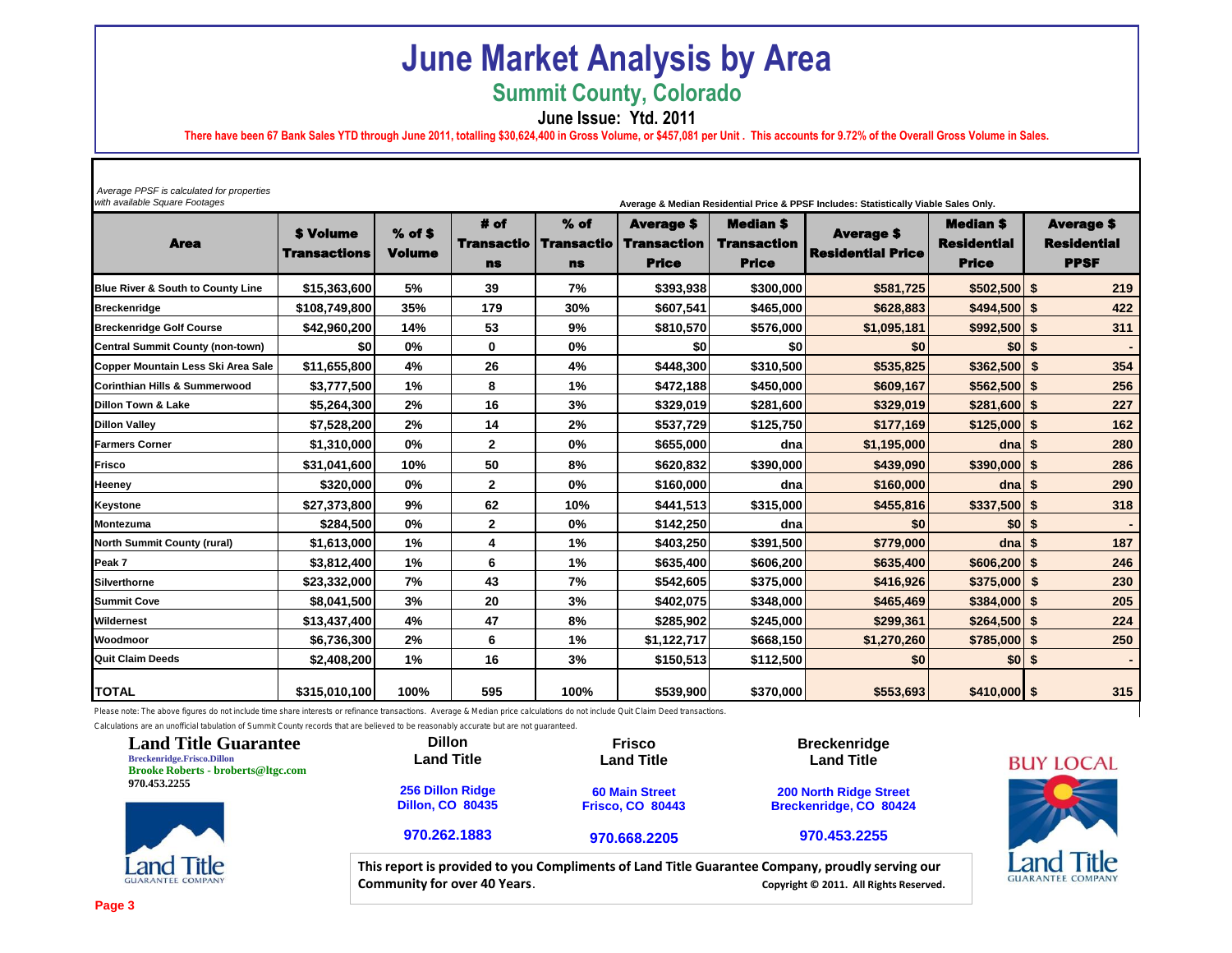## **JUNE MARKET SNAPSHOT**

#### **Ket Snapshot by Area & Market Snapshot by Area & Property Type Comparison**

**Pitkin County, County, County, County, County, County, County, County, County, County, County, County, County, Summit County, Colorado June Issue: Full Year 2010 vs. Ytd. 2011**

| <b>Area</b>                          | <b>Average Price</b><br><b>Single Family</b><br>2010 | <b>Average Price</b><br><b>Single Family</b><br>2011 | $\gamma$<br><b>Change</b><br>vs. Prior<br>Year | <b>Average Price</b><br><b>Multi-Family</b><br>2010 | <b>Average Price</b><br><b>Multi-Family</b><br>2011 | $\gamma$<br><b>Change</b><br>vs. Prior<br>Year | <b>Average Price</b><br>Residential<br><b>Land 2010</b> | <b>Average Price</b><br><b>Residential</b><br><b>Land 2011</b> | $\boldsymbol{\%}$<br><b>Change</b><br>vs. Prior<br><b>Year</b> |
|--------------------------------------|------------------------------------------------------|------------------------------------------------------|------------------------------------------------|-----------------------------------------------------|-----------------------------------------------------|------------------------------------------------|---------------------------------------------------------|----------------------------------------------------------------|----------------------------------------------------------------|
| <b>Blue River</b>                    | \$569,870                                            | \$602,626                                            | 6%                                             | \$137,167                                           | \$101,000                                           | $-26%$                                         | \$117,439                                               | \$111,018                                                      | $-5%$                                                          |
| <b>Breckenridge</b>                  | \$925,045                                            | \$853,340                                            | $-8%$                                          | \$591,193                                           | \$541,594                                           | $-8%$                                          | \$727,038                                               | \$571,750                                                      | $-21%$                                                         |
| <b>Breckenridge Golf Course</b>      | \$1,321,675                                          | \$1,318,167                                          | 0%                                             | \$416,900                                           | \$426,222                                           | 2%                                             | \$247,527                                               | \$248,370                                                      | 0%                                                             |
| <b>Central Summit County (Rural)</b> | \$0                                                  | \$0                                                  | 0%                                             | \$0                                                 | \$0                                                 | 0%                                             | \$0                                                     | \$0                                                            | 0%                                                             |
| <b>Copper Mountain</b>               | \$1,742,917                                          | \$1,382,500                                          | $-21%$                                         | \$436,921                                           | \$324,156                                           | $-26%$                                         | \$0                                                     | \$0                                                            | 0%                                                             |
| <b>Corinthian Hills/Summerwood</b>   | \$637,375                                            | \$609,167                                            | $-4%$                                          | \$617,500                                           | \$0                                                 | n/a                                            | \$251,467                                               | \$0                                                            | $0\%$                                                          |
| <b>Dillon Town &amp; Lake</b>        | \$772,300                                            | \$475,050                                            | $-38%$                                         | \$312,041                                           | \$241,400                                           | $-23%$                                         | \$0                                                     | \$0                                                            | 0%                                                             |
| <b>Dillon Valley</b>                 | \$364,227                                            | \$316,000                                            | $-13%$                                         | \$147,600                                           | \$115,467                                           | $-22%$                                         | \$0                                                     | \$0                                                            | $0\%$                                                          |
| <b>Farmers Corner</b>                | \$503,533                                            | \$1,195,000                                          | 137%                                           | \$0                                                 | \$0                                                 | 0%                                             | \$335,000                                               | \$115,000                                                      | $-66%$                                                         |
| Frisco                               | \$688,010                                            | \$536,650                                            | $-22%$                                         | \$387,691                                           | \$395,730                                           | 2%                                             | \$348,750                                               | \$248,500                                                      | $-29%$                                                         |
| Heeney                               | \$248,417                                            | \$160,000                                            | $-36%$                                         | \$0                                                 | \$0                                                 | 0%                                             | \$0                                                     | \$0                                                            | 0%                                                             |
| Keystone                             | \$703,200                                            | \$1,143,763                                          | 63%                                            | \$368,878                                           | \$345,744                                           | $-6%$                                          | \$57,667                                                | \$590,000                                                      | 923%                                                           |
| Montezuma                            | \$266,667                                            | \$0                                                  | n/a                                            | \$0                                                 | \$0                                                 | 0%                                             | \$120,000                                               | \$142,250                                                      | 19%                                                            |
| <b>North Summit County (Rural)</b>   | \$830,000                                            | \$779,000                                            | $-6%$                                          | \$0                                                 | \$0                                                 | 0%                                             | \$938,750                                               | \$30,000                                                       | $-97%$                                                         |
| Peak 7                               | \$536,900                                            | \$635,400                                            | 18%                                            | \$0                                                 | \$0                                                 | 0%                                             | \$0                                                     | \$0                                                            | n/a                                                            |
| <b>Silverthorne</b>                  | \$716,759                                            | \$468,923                                            | $-35%$                                         | \$407,755                                           | \$328,931                                           | $-19%$                                         | \$329,625                                               | \$260,333                                                      | $-21%$                                                         |
| <b>Summit Cove</b>                   | \$543,622                                            | \$574,818                                            | 6%                                             | \$225,850                                           | \$224,900                                           | $0\%$                                          | \$139,500                                               | \$148,500                                                      | 6%                                                             |
| Wildernest                           | \$550,996                                            | \$523,000                                            | $-5%$                                          | \$259,485                                           | \$257,051                                           | $-1%$                                          | \$245,000                                               | \$207,500                                                      | $-15%$                                                         |
| Woodmoor                             | \$726,357                                            | \$1,270,260                                          | 75%                                            | \$293,950                                           | \$0                                                 | n/a                                            | \$127,500                                               | \$385,000                                                      | 202%                                                           |
| Gross Live Average:                  | \$770,797                                            | \$792,010                                            | 3%                                             | \$425,080                                           | \$399,832                                           | $-6%$                                          | \$336,625                                               | \$261,398                                                      | $-22%$                                                         |

Please note: The above figures are an unofficial tabulation of Summit County records that are believed to be reasonably accurate. Sales belived to be inaccurate indicators of the market have been eliminated.

Full Interest, Fee Simple, Arms-Length transactions only, are shown in the Market Snapshot Report.

| <b>Area</b>                          | <b>Median Price</b><br><b>Single Family</b><br>2010 | <b>Median Price</b><br><b>Single Family</b><br>2011 | $\gamma$<br><b>Change</b><br>vs. Prior<br>Year | <b>Median Price</b><br><b>Multi-Family</b><br>2010 | <b>Median Price</b><br><b>Multi-Family</b><br>2011 | %<br><b>Change</b><br>vs. Prior<br>Year | <b>Median Price</b><br><b>Residential</b><br><b>Land 2010</b> | <b>Median Price</b><br><b>Residential</b><br><b>Land 2011</b> | $\%$<br><b>Change</b><br>vs. Prior<br>Year |
|--------------------------------------|-----------------------------------------------------|-----------------------------------------------------|------------------------------------------------|----------------------------------------------------|----------------------------------------------------|-----------------------------------------|---------------------------------------------------------------|---------------------------------------------------------------|--------------------------------------------|
| <b>Blue River</b>                    | \$590,000                                           | \$525,000                                           | $-11%$                                         | \$157,500                                          | dna                                                | n/a                                     | \$147,650                                                     | \$130,000                                                     | $-12%$                                     |
| <b>Breckenridge</b>                  | \$735,000                                           | \$715,000                                           | $-3%$                                          | \$425,000                                          | \$447,500                                          | 5%                                      | \$415,000                                                     | \$316,500                                                     | $-24%$                                     |
| <b>Breckenridge Golf Course</b>      | \$1,175,000                                         | \$1,350,000                                         | 15%                                            | \$385,850                                          | \$374,000                                          | $-3%$                                   | \$399,000                                                     | \$247,900                                                     | $-38%$                                     |
| <b>Central Summit County (Rural)</b> | \$0                                                 | \$0                                                 | 0%                                             | \$0                                                | \$0                                                | 0%                                      | \$0                                                           | \$0                                                           | 0%                                         |
| <b>Copper Mountain</b>               | \$1,425,000                                         | \$1,100,000                                         | $-23%$                                         | \$372,500                                          | \$310,500                                          | $-17%$                                  | \$0                                                           | \$0                                                           | 0%                                         |
| <b>Corinthian Hills/Summerwood</b>   | \$660,000                                           | \$562,500                                           | $-15%$                                         | dna                                                | \$0                                                | n/a                                     | \$0                                                           | \$0                                                           | 0%                                         |
| Dillon Town & Lake                   | \$462,500                                           | \$495,500                                           | 7%                                             | \$273,000                                          | \$235,500                                          | $-14%$                                  | \$0                                                           | \$0                                                           | 0%                                         |
| <b>Dillon Valley</b>                 | \$365,000                                           | \$310,000                                           | $-15%$                                         | \$127,000                                          | \$115,000                                          | $-9%$                                   | \$0                                                           | \$0                                                           | 0%                                         |
| <b>Farmers Corner</b>                | \$454,500                                           | dna                                                 | n/a                                            | \$0                                                | \$0                                                | $0\%$                                   | \$230,000                                                     | dna                                                           | n/a                                        |
| Frisco                               | \$522,500                                           | \$507,500                                           | $-3%$                                          | \$350,000                                          | \$370,000                                          | 6%                                      | dna                                                           | dna                                                           | n/a                                        |
| <b>Heeney</b>                        | \$270,000                                           | dna                                                 | n/a                                            | \$0                                                | \$0                                                | 0%                                      | \$0                                                           | \$0                                                           | 0%                                         |
| Keystone                             | \$530,000                                           | \$1,038,150                                         | 96%                                            | \$315,500                                          | \$275,000                                          | $-13%$                                  | \$395,000                                                     | dna                                                           | n/a                                        |
| Montezuma                            | \$200,000                                           | \$0                                                 | n/a                                            | \$0                                                | \$0                                                | $0\%$                                   | \$0                                                           | dna                                                           | n/a                                        |
| <b>North Summit County (Rural)</b>   | \$700,000                                           | dna                                                 | n/a                                            | \$0                                                | \$0                                                | $0\%$                                   | \$1,500,000                                                   | dna                                                           | n/a                                        |
| Peak 7                               | \$554,000                                           | \$606,200                                           | 9%                                             | \$0                                                | \$0                                                | 0%                                      | dna                                                           | \$0                                                           | 0%                                         |
| Silverthorne                         | \$654,500                                           | \$390,750                                           | $-40%$                                         | \$417,000                                          | \$325,000                                          | $-22%$                                  | \$312,500                                                     | \$255,000                                                     | $-18%$                                     |
| <b>Summit Cove</b>                   | \$540,000                                           | \$555,000                                           | 3%                                             | \$221,900                                          | \$182,000                                          | $-18%$                                  | dna                                                           | \$140,000                                                     | n/a                                        |
| Wildernest                           | \$475,000                                           | \$495,000                                           | 4%                                             | \$232,000                                          | \$243,500                                          | 5%                                      | dna                                                           | dna                                                           | n/a                                        |
| Woodmoor                             | \$747,500                                           | \$785,000                                           | 5%                                             | dna                                                | \$0                                                | n/a                                     | \$0                                                           | dna                                                           | n/a                                        |
| <b>Gross Live Median:</b>            | \$605,000                                           | \$618,750                                           | 2%                                             | \$327,500                                          | \$325,000                                          | $-1%$                                   | \$340,000                                                     | \$179,000                                                     | $-47%$                                     |

**Land Title Guarantee Breckenridge.Frisco.Dillon Brooke Roberts 970.453.2255**

**Frisco Land Title 60 Main Street Frisco, CO 80443**

**Dillon Land Title**

**256 Dillon Ridge Dillon, CO 80435** **Breckenridge Land Title**

**200 North Ridge Street Breckenridge, CO 80424** **BUY LOCAL** 

**Land Title** 

**970.453.2255 970.668.2205 This report is provided to you Compliments of Land Title Guarantee Company, proudly serving our 970.262.1883 Community for over 40 Years. Community for over 40 Years. Copyright © 2011.** All Rights Reserved.

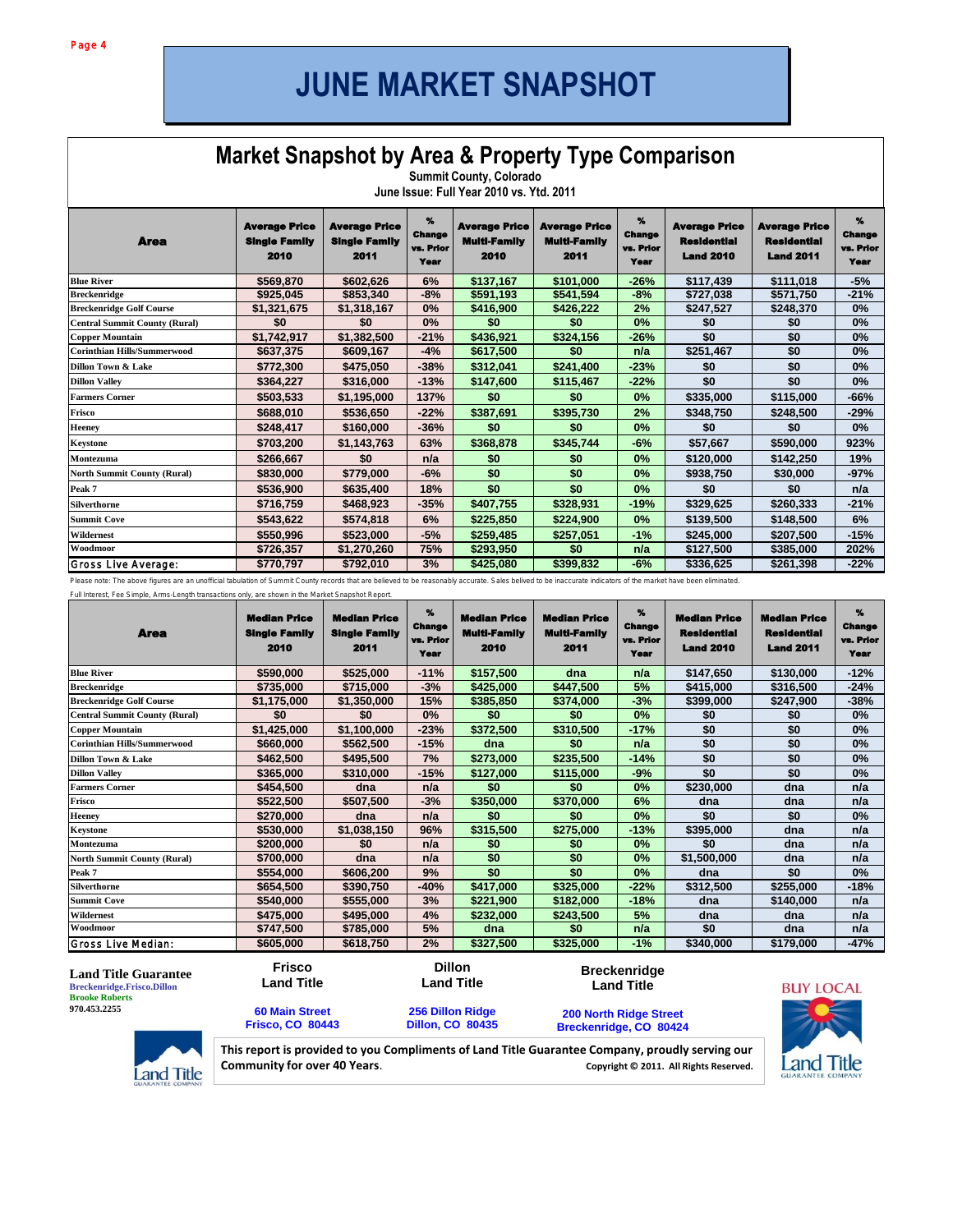## **June Market Analysis % Change % Change: 2004 through 2011**

Month to Month Comparison # of Transactions and \$ Volume

| Month                            | 2004            | % Change<br>04 to 05 | 2005            | 1% Changel<br>05 to 06 | 2006            | $\%$<br>Change<br>06 to 07 | 2007            | %<br><b>Change</b><br>07 to 08 | 2008            | $\frac{9}{6}$<br><b>Change</b><br>08 to 09 | 2009          | $\frac{9}{6}$<br>Change<br>09 to 10 | 2010          | $\frac{9}{6}$<br><b>Change</b><br>10 to 11 | 2011          |
|----------------------------------|-----------------|----------------------|-----------------|------------------------|-----------------|----------------------------|-----------------|--------------------------------|-----------------|--------------------------------------------|---------------|-------------------------------------|---------------|--------------------------------------------|---------------|
| January                          | \$41,825,900    | 93%                  | \$80,788,900    | 6%                     | \$85,701,700    | $-3%$                      | \$82,933,400    | 3%                             | \$85,497,600    | -62%                                       | \$32,813,600  | $-8%$                               | \$30,051,500  | 45%                                        | \$43,547,400  |
| February                         | \$62,725,300    | 15%                  | \$72,151,200    | 6%                     | \$76,698,900    | 15%                        | \$88,392,000    | $-27%$                         | \$64,539,900    | $-58%$                                     | \$27,246,500  | 32%                                 | \$36,036,515  | 6%                                         | \$38,351,800  |
| March                            | \$69,129,000    | 30%                  | \$90,177,800    | 20%                    | \$108.018.500   | $-14%$                     | \$92,555,500    | 3%                             | \$95,396,600    | -60%                                       | \$37,878,500  | $-1%$                               | \$37,425,700  | 20%                                        | \$44,858,700  |
| April                            | \$77,378,000    | 22%                  | \$94,438,600    | 17%                    | \$110,949,200   | 21%                        | \$133,878,100   | $-30%$                         | \$94,201,300    | $-60%$                                     | \$37,792,900  | 8%                                  | \$40,792,200  | 63%                                        | \$66,323,300  |
| May                              | \$88,236,800    | 19%                  | \$104,834,400   | 31%                    | \$137,133,800   | 16%                        | \$158,745,300   | -40%                           | \$95,667,500    | $-33%$                                     | \$63,752,300  | $-1%$                               | \$63,039,000  | $-11%$                                     | \$56,177,600  |
| <b>June</b>                      | \$111.700.400   | 0%                   | \$112,232,799   | 45%                    | \$162,725,600   | $-13%$                     | \$141,802,500   | -35%                           | \$92,536,900    | $-63%$                                     | \$34,049,300  | 146%                                | \$83,871,000  | $-22%$                                     | \$65,751,300  |
| July                             | \$89,310,400    | 37%                  | \$122,040,800   | 0%                     | \$122,097,500   | 13%                        | \$138,251,700   | $-42%$                         | \$80,686,100    | $-41%$                                     | \$47,401,000  | $-19%$                              | \$38,565,100  | $-100%$                                    |               |
| August                           | \$102.320,900   | 45%                  | \$148,269,200   | $-12%$                 | \$130,811,400   | 42%                        | \$186,302,600   | $-50%$                         | \$92,825,200    | $-34%$                                     | \$60,975,000  | 31%                                 | \$79,753,200  | -100%                                      |               |
| September                        | \$116.154.100   | 39%                  | \$161,353,500   | 36%                    | \$219.939.000   | $-23%$                     | \$168,704,900   | $-25%$                         | \$127,090,100   | $-36%$                                     | \$81.015.200  | $-3%$                               | \$78,228,400  | -100%                                      |               |
| October                          | \$117,417,900   | 30%                  | \$152,693,400   | 24%                    | \$188,770,200   | $-22%$                     | \$146,546,900   | -19%                           | \$118,230,800   | $-22%$                                     | \$92,709,100  | $-14%$                              | \$79,749,200  | $-100%$                                    |               |
| November                         | \$116,352,500   | 66%                  | \$193,562,600   | $-29%$                 | \$138,233,900   | 14%                        | \$156,934,000   | $-63%$                         | \$58,002,400    | 12%                                        | \$64,690,000  | $-7%$                               | \$60,172,900  | -100%                                      |               |
| December                         | \$135,624,700   | 6%                   | \$143,084,300   | 10%                    | \$156,795,100   | $-13%$                     | \$135,691,900   | $-55%$                         | \$61,054,700    | 68%                                        | \$102,685,700 | $-31%$                              | \$70,755,100  | -100%                                      |               |
| Year-to-<br>Date<br><b>TOTAL</b> | \$450,995,400   | 23%                  | \$554,623,699   | 23%                    | \$681,227,700   | 3%                         | \$698,306,800   | -24%                           | \$527,839,800   | $-56%$                                     | \$233,533,100 | 25%                                 | \$291,215,915 | 8%                                         | \$315,010,100 |
| <b>Month to</b><br><b>Date</b>   | \$1,128,175,900 | 31%                  | \$1,475,627,499 | 11%                    | \$1,637,874,800 | 0%                         | \$1,630,738,800 | $-35%$                         | \$1,065,729,100 | $-36%$                                     | \$683,009,100 | 2%                                  | \$698,439,815 | $-55%$                                     | \$315,010,100 |

|                                  |       |                      | Month to Month Comparison by Number of Transactions |                      |       |                         |       |                                        |      |                                            |      |                                |      |                            |      |
|----------------------------------|-------|----------------------|-----------------------------------------------------|----------------------|-------|-------------------------|-------|----------------------------------------|------|--------------------------------------------|------|--------------------------------|------|----------------------------|------|
| <b>Month</b>                     | 2004  | % Change<br>04 to 05 | 2005                                                | % Change<br>05 to 06 | 2006  | %<br>Change<br>06 to 07 | 2007  | %<br>Change <sup>y</sup><br>  07 to 08 | 2008 | $\frac{9}{6}$<br><b>Change</b><br>08 to 09 | 2009 | %<br><b>Change</b><br>09 to 10 | 2010 | $\%$<br>Change<br>10 to 11 | 2011 |
| January                          | 118   | 82%                  | 215                                                 | $-11%$               | 192   | $-4%$                   | 185   | $-11%$                                 | 165  | $-67%$                                     | 54   | $0\%$                          | 54   | 61%                        | 87   |
| February                         | 221   | $-23%$               | 171                                                 | 6%                   | 181   | $-8%$                   | 166   | $-23%$                                 | 128  | $-57%$                                     | 55   | 20%                            | 66   | 35%                        | 89   |
| March                            | 212   | 24%                  | 262                                                 | 2%                   | 266   | $-23%$                  | 206   | $-21%$                                 | 162  | -56%                                       | 71   | 21%                            | 86   | 19%                        | 102  |
| April                            | 240   | 3%                   | 247                                                 | 12%                  | 276   | $-5%$                   | 261   | $-38%$                                 | 163  | -58%                                       | 68   | 34%                            | 91   | 16%                        | 106  |
| May                              | 247   | 6%                   | 263                                                 | 18%                  | 310   | 5%                      | 324   | $-50%$                                 | 162  | $-46%$                                     | 88   | 7%                             | 94   | 14%                        | 107  |
| June                             | 278   | 10%                  | 305                                                 | 11%                  | 340   | $-17%$                  | 283   | $-45%$                                 | 155  | $-48%$                                     | 80   | 73%                            | 138  | $-25%$                     | 104  |
| July                             | 229   | 41%                  | 323                                                 | $-3%$                | 312   | $-4%$                   | 301   | $-55%$                                 | 136  | $-30%$                                     | 95   | $-21%$                         | 75   | $-100%$                    |      |
| August                           | 293   | 37%                  | 400                                                 | $-27%$               | 291   | 24%                     | 361   | -49%                                   | 183  | $-38%$                                     | 114  | 3%                             | 117  | $-100%$                    |      |
| September                        | 368   | 21%                  | 445                                                 | 0%                   | 444   | $-32%$                  | 301   | $-33%$                                 | 201  | $-27%$                                     | 147  | 1%                             | 149  | $-100%$                    |      |
| October                          | 371   | 5%                   | 389                                                 | 3%                   | 400   | $-22%$                  | 311   | $-43%$                                 | 176  | $-9%$                                      | 160  | $-4%$                          | 154  | $-100%$                    |      |
| November                         | 343   | 11%                  | 381                                                 | $-14%$               | 326   | $-14%$                  | 281   | -63%                                   | 105  | 29%                                        | 135  | 4%                             | 141  | $-100%$                    |      |
| December                         | 326   | $-9%$                | 298                                                 | $-9%$                | 271   | $-19%$                  | 220   | $-55%$                                 | 98   | 82%                                        | 178  | $-13%$                         | 154  | $-100%$                    |      |
| Year-to-<br>Date<br><b>TOTAL</b> | 1,316 | 11%                  | 1,463                                               | 7%                   | 1,565 | -9%                     | 1,425 | $-34%$                                 | 935  | -56%                                       | 416  | 27%                            | 529  | 12%                        | 595  |
| <b>Month to</b><br><b>Date</b>   | 3,246 | 14%                  | 3,699                                               | $-2%$                | 3,609 | $-11%$                  | 3,200 | $-43%$                                 | 1834 | $-32%$                                     | 1245 | 6%                             | 1319 | $-55%$                     | 595  |

Please note: The above figures do not include time share interests or Refi's and are an unofficial tabulation of Summit County records that are believed to be reasonably accurate. **Land Title Guarantee BUY LOCAL Breckenridge Dillon Frisco Breckenridge.Frisco.Dillon Page 5 Land Title Brooke Roberts - broberts@ltgc.com Land Title Land Title 60 Main Street 200 North Ridge Street Breckenridge, CO 80424 256 Dillon Ridge Dillon, CO 80435 This report is provided to you Compliments of Land Title Guarantee Company, proudly serving our Frisco, CO 80443 Land Title Community for over 40 Years. Community for over 40 Years. Copyright © 2011.** All Rights Reserved. **Land Title 970.453.2255970.262.1883 970.668.2205**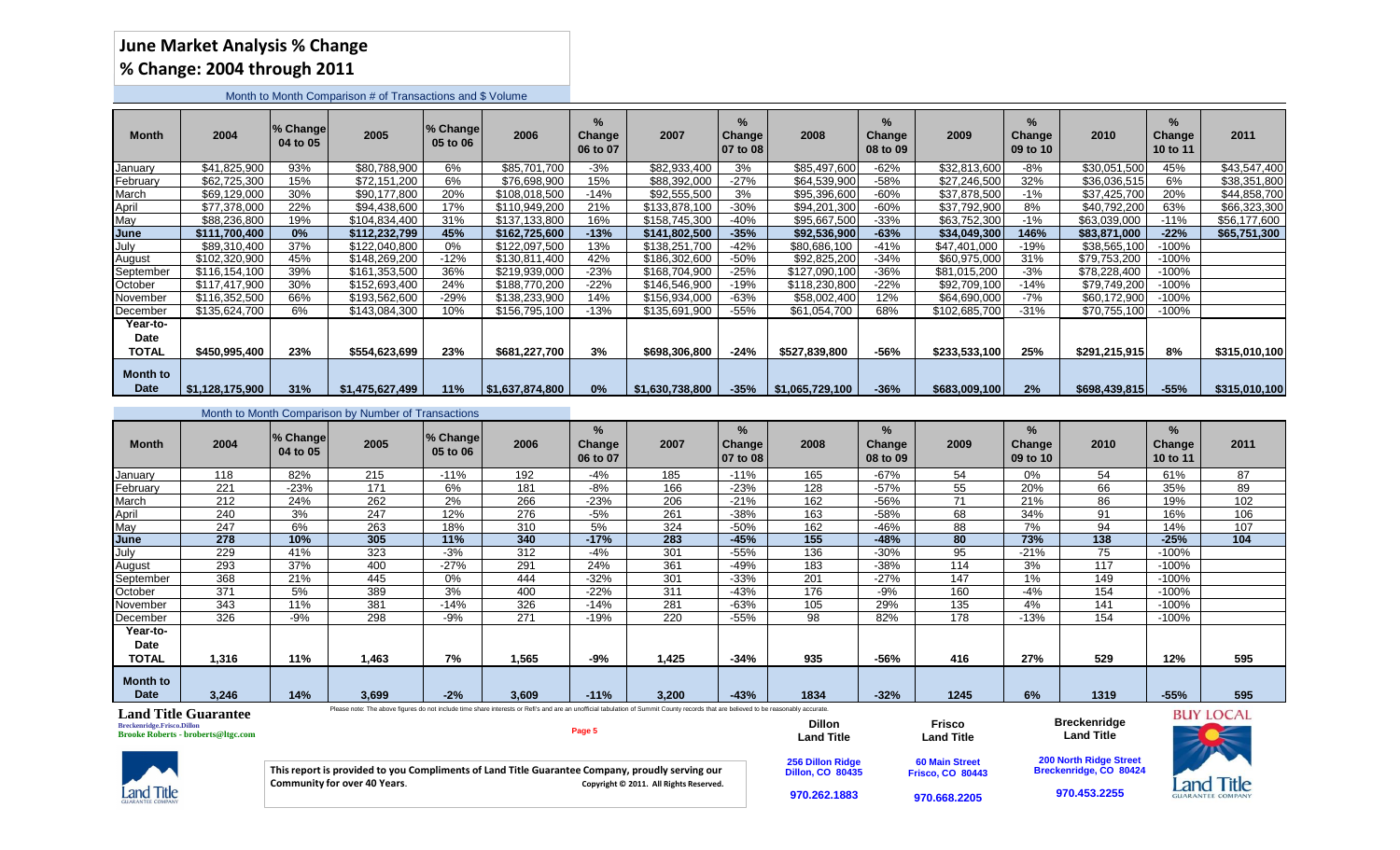**Land Title Guarantee Breckenridge.Frisco.Dillon Brooke Roberts - broberts@ltgc.com 970.453.2255**

**Land Title** 

**Frisco Land Title 60 Main Street Frisco, CO 80443**

**Dillon Land Title 256 Dillon Ridge Dillon, CO 80435 970.262.1883**

**Breckenridge Land Title 200 North Ridge Street Breckenridge, CO 80424 970.453.2255**

Page 6

## **JUNE RESIDENTIAL MARKET SALES BY PRICE POINT**

Summit County sales of Improved Residential Units are included in Analysis

| June 2011 Residential Improved Units - Price Point Summary   |                                        |                                     |                             |
|--------------------------------------------------------------|----------------------------------------|-------------------------------------|-----------------------------|
|                                                              | # Transactions                         | <b>Gross Volume</b>                 | <b>Percentage Gross</b>     |
| $\leq$ 200,000                                               | 9                                      | \$1,178,500                         | 3%                          |
| 200,001 to 300,000                                           | 17                                     | \$4,030,100                         | 9%                          |
| 300,001 to 400,000                                           | 14                                     | \$4,936,000                         | 11%                         |
| 400,001 to 500,000                                           | 10                                     | \$4,478,000                         | 10%                         |
| 500,001 to 600,000                                           | 10                                     | \$5,405,000                         | 12%                         |
| 600,001 to 700,000                                           | 6                                      | \$3,874,900                         | 8%                          |
| 700.001 to 800.000                                           | 4                                      | \$3.095.000                         | 7%                          |
| 800,001 to 900,000                                           | $\overline{5}$                         | \$4,255,000                         | 9%                          |
| 900,001 to 1,000,000                                         | $\Omega$                               | \$0                                 | 0%                          |
| 1,000,001 to 1,500,000                                       | 5                                      | \$5,744,000                         | 12%                         |
| 1,500,001 to 2,000,000                                       | 3                                      | \$5,408,000                         | 12%                         |
| 2,000,001 to 2,500,000                                       | $\overline{2}$                         | \$4,385,000                         | 9%                          |
| 2,500,001 to 3,000,000                                       | $\Omega$                               | \$0                                 | 0%                          |
| over \$3 Million                                             | $\mathbf 0$                            | \$0                                 | 0%                          |
| Total:                                                       | 85                                     |                                     | 100%                        |
|                                                              |                                        | \$46,789,500                        |                             |
| <b>New Construction</b>                                      | Number Trans.                          | <b>Total Volume</b>                 | <b>Average Price</b>        |
| Single Family                                                | 2                                      | \$2,430,000                         | \$1,215,000                 |
| Multi Family                                                 | 2                                      | \$1,225,000                         | \$612,500                   |
| Vacant Land<br><b>Resales</b>                                | 0<br><b>Number Trans. Total Volume</b> |                                     | \$0<br><b>Average Price</b> |
|                                                              | 32                                     | \$26,204,400                        | \$818,888                   |
| Single Family<br>Multi Family                                | 49                                     | \$16,930,100                        | \$345,512                   |
| Vacant Land                                                  | $\overline{7}$                         | \$1,807,000                         | \$258,143                   |
| June 2011 Gross Residential Price Index                      | Number Trans. Total Volume             |                                     | <b>Average Price</b>        |
| Single Family                                                | 34                                     | \$28,634,400                        | \$842,188                   |
| Multi Family                                                 | 51                                     | \$18,155,100                        | \$355,982                   |
| <b>Vacant Land</b>                                           | $\overline{7}$                         | \$1,807,000                         | \$258,143                   |
|                                                              |                                        |                                     |                             |
| Ytd. 2011: Gross Residential Price Index                     | <b>Number Trans. Total Volume</b>      |                                     | <b>Average Price</b>        |
| <b>Single Family</b>                                         | 184                                    | \$145,729,900                       | \$792,010                   |
| <b>Multi Family</b>                                          | 285                                    | \$113,952,200                       | \$399,832                   |
| <b>Vacant Land</b>                                           | 45                                     | \$11,762,900                        | \$261,398                   |
| Full Year 2010: Gross Residential Price Index                | Number Trans. Total Volume             |                                     | <b>Average Price</b>        |
| <b>Single Family</b>                                         | 415                                    | \$319,880,900                       | \$770,797                   |
| <b>Multi Family</b>                                          | 691                                    | \$293,730,300                       | \$425,080                   |
| Vacant Land                                                  | 77                                     | \$25,920,100                        | \$336,625                   |
| Full Year 2009: Gross Residential Price Index                | Number Trans.                          | <b>Total Volume</b>                 | <b>Average Price</b>        |
| Single Family                                                | 392                                    | \$354,771,700                       | \$905,030                   |
| Multi Family                                                 | 655                                    | \$260,723,700                       | \$398,051                   |
| Vacant Land                                                  | 69                                     | \$27,532,700                        | \$399,025                   |
| Full Year 2008: Gross Residential Price Index                | Number Trans. Total Volume             |                                     | <b>Average Price</b>        |
| Single Family                                                | 470                                    | \$392,827,200                       | \$835,803                   |
| Multi Family                                                 | 1001                                   | \$464,096,800                       | \$463,633                   |
| Vacant Land<br>Full Year 2007: Gross Residential Price Index | 151<br><b>Number Trans.</b>            | \$71,009,300<br><b>Total Volume</b> | \$470,260                   |
|                                                              |                                        |                                     | <b>Average Price</b>        |
| Single Family                                                | 801                                    | \$639,910,300                       | \$798,889                   |
| Multi Family                                                 | 1779                                   | \$723,215,400                       | \$406,529                   |
| Vacant Land                                                  | 334                                    | \$130,790,200                       | \$391,587                   |
| Full Year 2006: Gross Residential Price Index                | Number Trans. Total Volume             |                                     | <b>Average Price</b>        |
| Single Family                                                | 874                                    | \$644,359,000                       | \$737,253                   |
| Multi Family                                                 | 1978                                   | \$659,665,700                       | \$333,501                   |
| Vacant Land                                                  | 447                                    | \$139,442,300                       | \$311,951                   |



**This report is provided to you Compliments of Land Title Guarantee Company, proudly serving our**  Copyright © 2011. All Rights Reserved.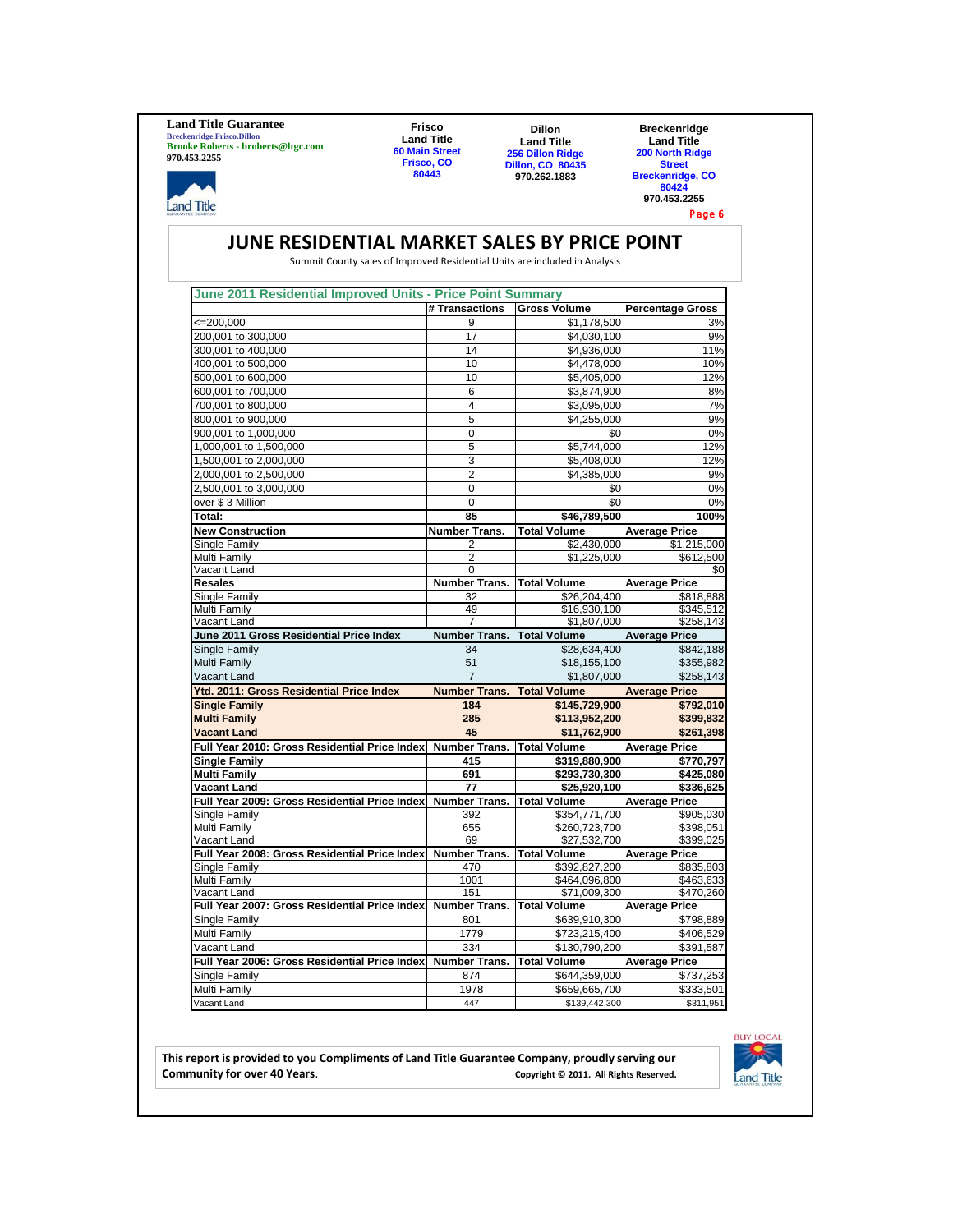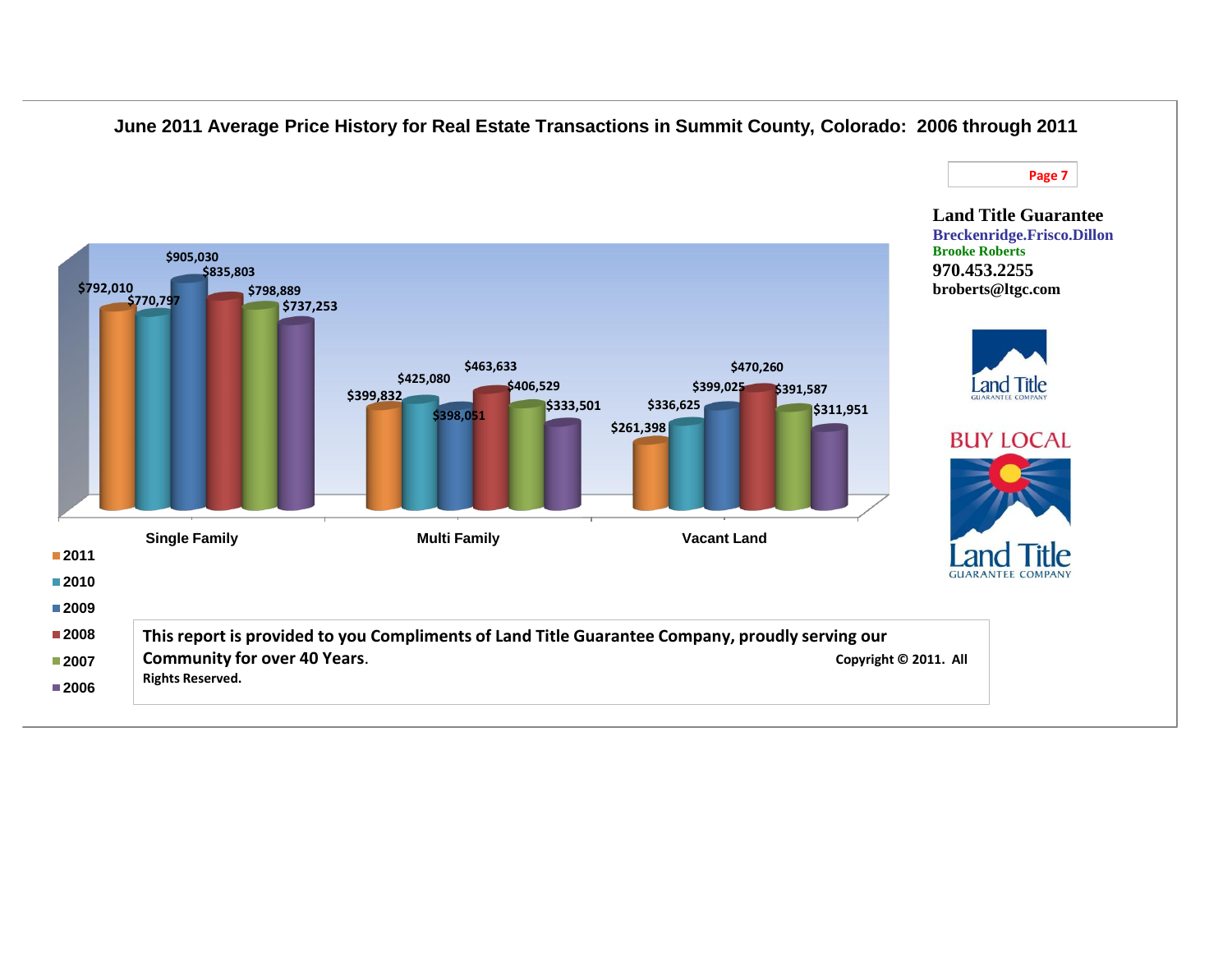**Land Title Guarantee Breckenridge.Frisco.Dillon Brooke Roberts - broberts@ltgc.com 970.453.2255**

محا

**Land Title** 

**Frisco Land Title 60 Main Street Frisco, CO 80443**

**Breckenridge Land Title 200 North Ridge Street Breckenridge, CO 80424 970.453.2255**

**Dillon Land Title 256 Dillon Ridge Dillon, CO 80435 970.262.1883**



## **JUNE 2011 HISTORICAL COST BREAKDOWN: SUMMIT COUNTY**

Sales of Improved Residential Units are included in Analysis

| Year-to-Date Price Point Summary for Residential Volume: Through June 30th, 2011 |                |                     |                         |
|----------------------------------------------------------------------------------|----------------|---------------------|-------------------------|
|                                                                                  | # Transactions | <b>Gross Volume</b> | <b>Percentage Gross</b> |
| $\leq 200,000$                                                                   | 59             | \$8,810,600         | 3%                      |
| 200,001 to 300,000                                                               | 87             | \$21,888,900        | 8%                      |
| 300,001 to 400,000                                                               | 81             | \$28,449,400        | 11%                     |
| 400,001 to 500,000                                                               | 59             | \$26,540,000        | 10%                     |
| 500,001 to 600,000                                                               | 44             | \$24,517,100        | 9%                      |
| 600,001 to 700,000                                                               | 33             | \$21,367,500        | 8%                      |
| 700,001 to 800,000                                                               | 25             | \$18,882,000        | 7%                      |
| 800,001 to 900,000                                                               | 18             | \$15,343,500        | 6%                      |
| 900,001 to 1,000,000                                                             | 9              | \$8,673,300         | 3%                      |
| 1,000,001 to 1,500,000                                                           | 26             | \$30,964,200        | 12%                     |
| 1,500,001 to 2,000,000                                                           | 19             | \$32,570,600        | 13%                     |
| 2,000,001 to 2,500,000                                                           | 7              | \$15,290,000        | 6%                      |
| 2,500,001 to 3,000,000                                                           | 1              | \$2,685,000         | 1%                      |
| over \$3 Million                                                                 | 1              | \$3,700,000         | 1%                      |
| Total:                                                                           | 469            | \$259,682,100       | 100%                    |
| Year-to-Date Price Point Summary for Residential Volume: Through June 30th, 2010 |                |                     |                         |
|                                                                                  | # Transactions | <b>Gross Volume</b> | <b>Percentage Gross</b> |
| $\leq 200,000$                                                                   | 53             | \$8,529,800         | 3%                      |
| 200,001 to 300,000                                                               | 70             | \$17,859,300        | 7%                      |
| 300,001 to 400,000                                                               | 62             | \$21,896,600        | 9%                      |
| 400,001 to 500,000                                                               | 60             | \$27,479,400        | 11%                     |
| 500,001 to 600,000                                                               | 31             | \$17,080,200        | 7%                      |
| 600,001 to 700,000                                                               | 26             | \$16,800,100        | 7%                      |
| 700,001 to 800,000                                                               | 23             | \$17,438,400        | 7%                      |
| 800,001 to 900,000                                                               | 24             | \$20,861,500        | 8%                      |
| 900,001 to 1,000,000                                                             | 8              | \$7,532,500         | 3%                      |
| 1,000,001 to 1,500,000                                                           | 37             | \$46,710,800        | 19%                     |
| 1,500,001 to 2,000,000                                                           | 17             | \$28,865,000        | 12%                     |
| 2,000,001 to 2,500,000                                                           | 5              | \$10,899,000        | 4%                      |
| 2,500,001 to 3,000,000                                                           | 3              | \$7,805,000         | 3%                      |
| over \$3 Million                                                                 | $\overline{0}$ | \$0                 | 0%                      |
| Total:                                                                           | 419            | \$249,757,600       | 100%                    |
| Year-to-Date Price Point Summary for Residential Volume: Through June 30th, 2009 |                |                     |                         |
|                                                                                  | # Transactions | <b>Gross Volume</b> | <b>Percentage Gross</b> |
| $\leq$ 200,000                                                                   | 21             |                     |                         |
|                                                                                  |                | \$3,412,100         | 2%                      |
| 200,001 to 300,000                                                               | 55             | \$14,366,500        | 7%                      |
| 300,001 to 400,000                                                               | 66             | \$23,340,300        | 12%                     |
| 400,001 to 500,000                                                               | 32             | \$14,516,800        | 7%                      |
| 500,001 to 600,000                                                               | 41             | \$22,629,500        | 11%                     |
| 600,001 to 700,000                                                               | 27             | \$17,772,900        | 9%                      |
| 700,001 to 800,000                                                               | 17             | \$12,824,800        | 6%                      |
| 800,001 to 900,000                                                               | 8              | \$6,936,500         | 3%                      |
| 900,001 to 1,000,000                                                             | 12             | \$11,486,400        | 6%                      |
| 1,000,001 to 1,500,000                                                           | 30             | \$37,112,100        | 18%                     |
| 1,500,001 to 2,000,000                                                           | 9              | \$16,064,800        | 8%                      |
| 2,000,001 to 2,500,000                                                           | 3              | \$6,700,000         | 3%                      |
| 2,500,001 to 3,000,000                                                           | $\overline{1}$ | \$2,800,000         | 1%                      |
| over \$3 Million                                                                 | 4              | \$12,783,000        | 6%                      |
| Total:<br>Page 8                                                                 | 326            | \$202,745,700       | 100%                    |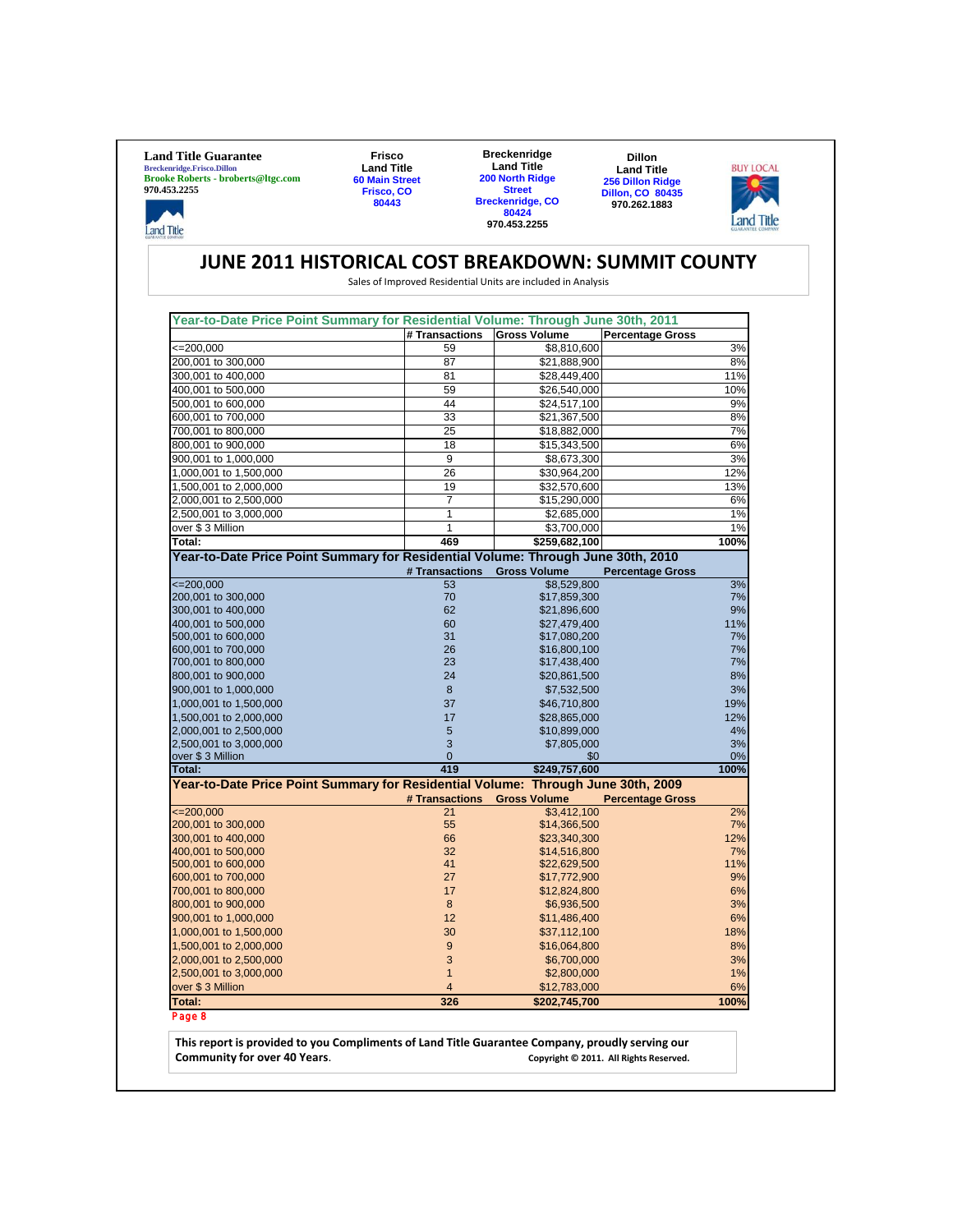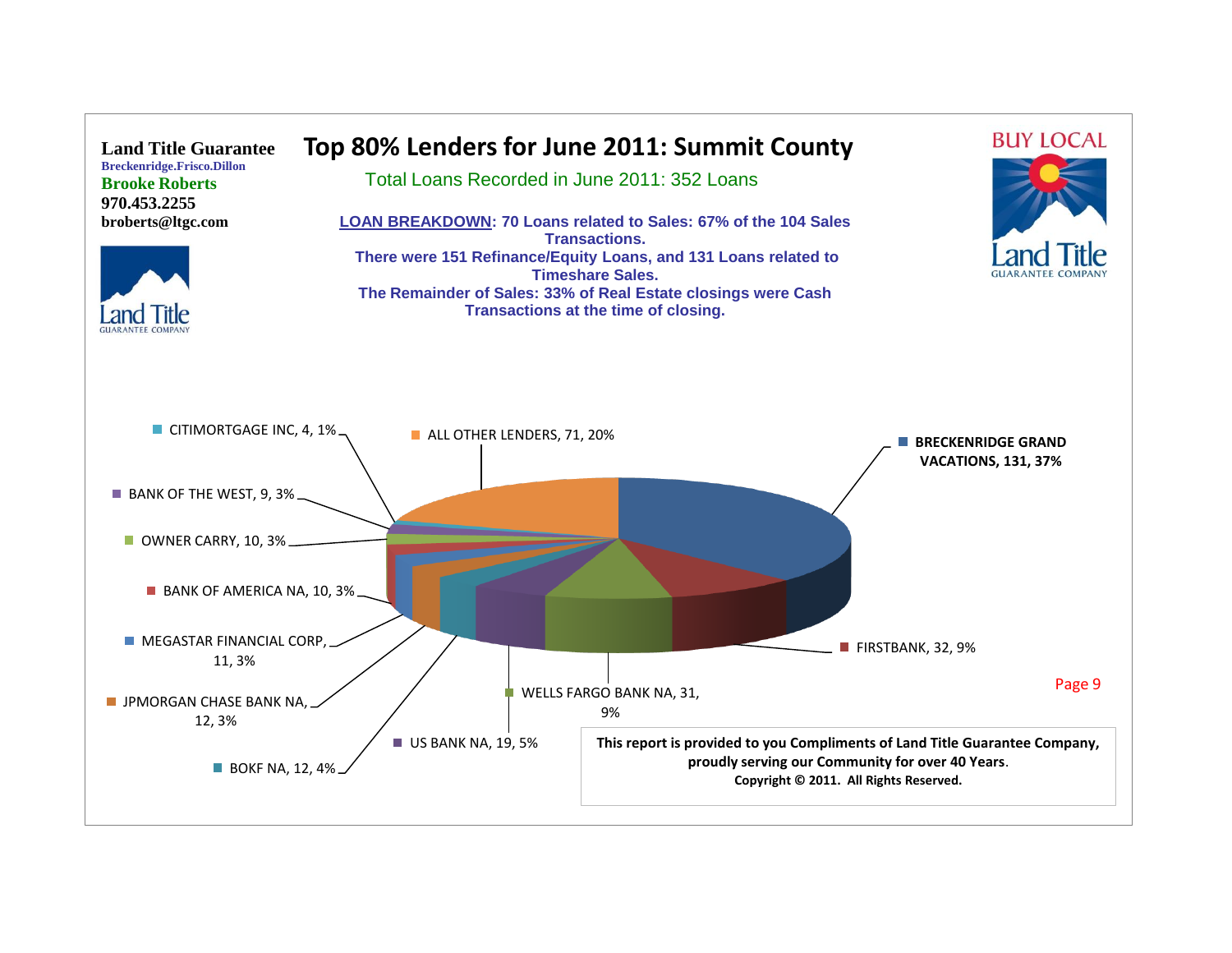#### **Page 10**

The property located at 0124 North Pine Street aka Weisshorn Subd #2 Lot 13, Block 11, sold on 6/23/2011 for \$465,000 This Home is 4 Bedroom 3 Bath, was built in 1968 and has 2,304 SF Living Area on .45 AC Land. PPSF is \$201.82 The seller was: JPMorgan Chase Bank. The Purchaser was: Chandra Rosenthal

The property located at 0791 Rainbow Drive aka Riverbend Condo Unit 791G, Building 791, sold on 6/2/2011 for \$87,500 This Condo is a Studio 1 Bath, was built in 1983 and has 356 SF Living Area. PPSF is \$245.79 The Seller was: FHLMC. The Purchaser was: Daniel Burns

The property located at 6957 Ryan Gulch Road aka Villamont Condo Unit 6957, Building 19, sold on 6/27/2011 for \$185,000 This Condo is 3 Bedroom 3 Bath, was built in 1979 and has 1,329 SF Living Area. PPSF is \$139.20 The Seller was: FNMA. The Purchaser was: Eric John Morgan

The property located at 8036 Ryan Gulch Road aka Now Colorado @ Wildernest Condo Unit D-9, sold on 6/8/2011 for \$92,500 This Condo is 2 Bedroom 1 Bath, was built in 1972 and has 552 SF Livng Area. PPSF is \$167.57 The Seller was: FNMA. The Purchaser was: Jay Todd Singleton

The property located at 0116 Hamilton Lane aka Quandary Village Subd #2 Lot 19, Block 3, sold on 6/17/2011 for \$450,000 This Home is 4 Bedroom 3 Bath, was built in 2004 and has 2,650 SF Living Area on .50 AC Land. PPSF is \$169.81 The Seller was: Aurora Loan Services, LLC. The Purchaser was: Joe Charles Fazzino, Jr.

The property located at 0301 North French Street aka Val D'Isere Condo Unit 315, sold on 6/21/2011 for \$169,900 This Condo is 1 Brm 1 Bath, was built in 1972 and has 504 SF Living Area. PPSF is \$337.10 The Seller was: FNMA. The Purchaser was: Lee Gilbert

The property located at 0265 Long Ridge Drive aka Highlands Breckenridge Park Subd Lot 7, sold on 6/22/2011 for \$2,200,000 This Home is 4 Bedroom 5 Bath, was built in 2005 and has 5,773 SF Living Area on 1.01 AC. PPSF is \$381.08 The Seller was: Bank of the West. The Purchaser was: Long Ridge Family, LLC

The property located at 6946 Ryan Gulch Road aka Villamont Condo Unit 6946, Building 9, sold on 6/6/2011 for \$170,000 This Condo is 2 Bedroom 2 Bath, was built in 1979 and has 912 SF Living Area. PPSF is \$186.40 The Seller was: FNMA. The Purchaser was: Nicholas James Andresen

The property located at 0297 Deer Path Road aka Dillon Valley Subd #1 Lot 19, Block 8, sold on 6/7/2011 for \$284,000 This Home is 4 Bedroom 2 Bath, was built in 1975 and has 1,673 SF Living Area. PPSF is \$169.75 The Seller was: FNMA. The Purchaser was: Reuben I. Belflower

**Land Title Guarantee Breckenridge.Frisco.Dillon Brooke Roberts - broberts@ltgc.com**

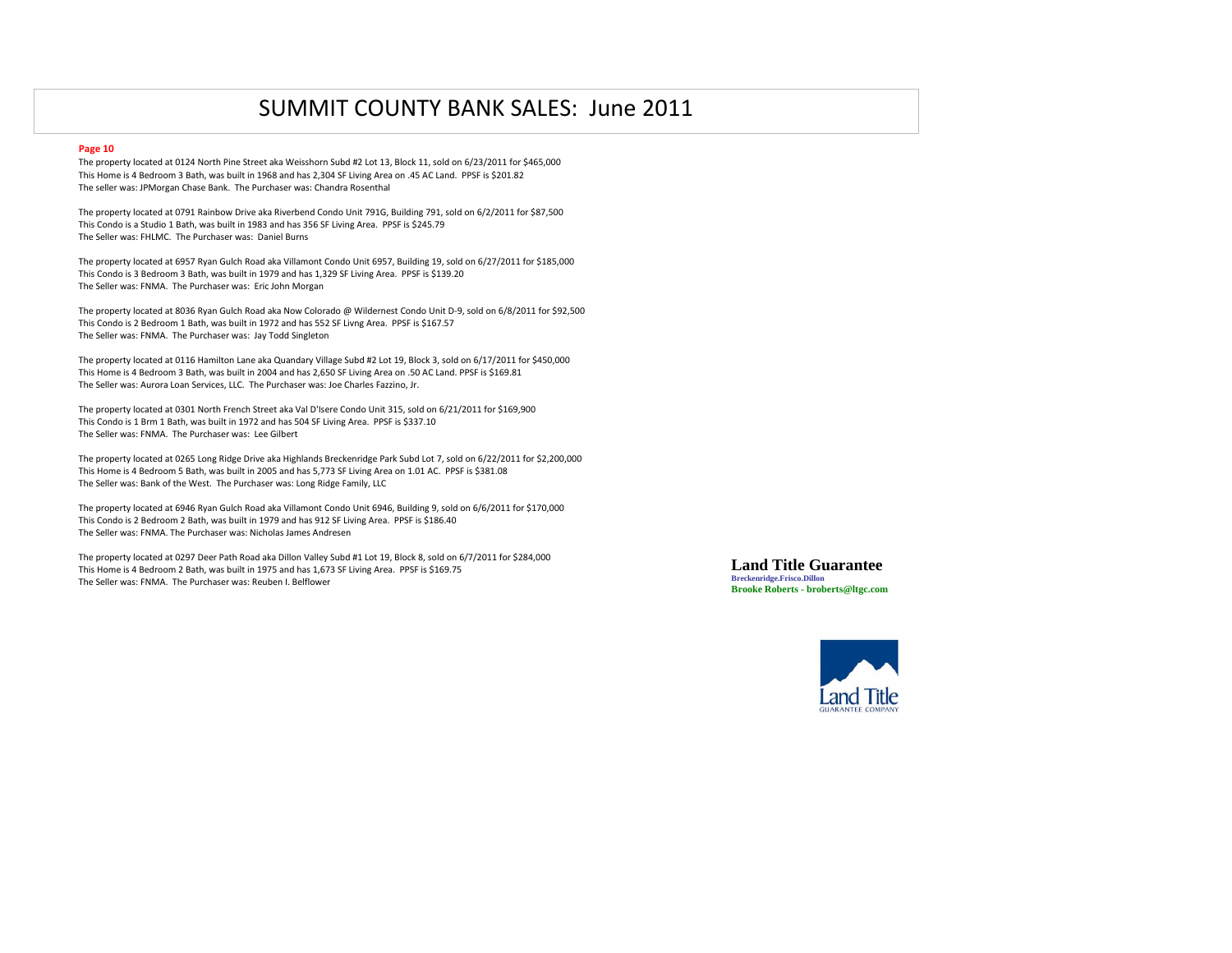#### **June 2011 Foreclosure Process Document Breakdown: Summit County Page 11**

| <b>JUNE 2011:</b>                              | Total | Timeshare I | Fee Simple | Unknown: No<br>legal shown |
|------------------------------------------------|-------|-------------|------------|----------------------------|
| #1 Notice of Election & Demand for Sale: (NED) | 37    | 15          |            |                            |
| #2 Certificate of Purchase: (CTP)              |       |             |            | 01                         |
| #3 Public Trustee's Deeds: (PTD)               | 12    |             |            | 0Ι                         |
| <b>Total Foreclosure Documents Filed:</b>      | 49    | 181         | 30         |                            |

#### **STEP #1: Notice of Election & Demand for Sale:**

This is the first step in the process of foreclosure when an owner is in default. This starts the foreclosure timeline. Possible outcomes are deferrment, cure, withdrawl

certificate of purchase, and finally Public Trustee's Deed.

This is not a sale of the property it is a Notice of Action. There is no Doc Fee.

#### **STEP #2: Certificate of Purchase:**

The Public Trustee must offer the sale of the qualifying debt at a Public Auction.

The sale of the debt must ALWAYS be higher than the debt itself to protect the Lien holder, including fees and outstanding interest unless the

lein holder has agreed in advance in writing that there will be unpaid debt to be settled in another fashion, and that they guarantee that amount will be paid.

This is for the NED debt only, there could be other debts/liens/fees/judgements against any given property, it is up to the bidder to research this aspect of their investment.

The Certificate of Purchase is the purchase of a lien only. It is not the sale of the property, it is sale of the debt. There is no Doc Fee.

#### **STEP #3: Public Trustee's Deed:**

After the redemption period where all debts are settled and the property is cleared, the entity that has possession of the Certificate of Purchase can THEN request a Public Trustee's Deed to transfer the title of the property to them by paying the applicable fees and providing the paperwork. This can only happen if the property has not been redeemed, cured, deferred or withdrawn from the process and all debts including judgements/lients & other fees have been settled. It is not a market sale of the property, but it does transfer property rights to the Certificate of Purchase holder. There is no Doc Fee.

#### **AFTER THE LAST STEP:**

*Once the Bank receives the Public Trustee's Deed, they are the legal owners and now free to Re-Sell the property via Warranty Deed. All of these Re-Sales are shown in our* **Monthly Market Analysis**, *as they are market transactions and they do have a Doc Fee.*



**Land Title Guarantee Breckenridge.Frisco.Dillon Brooke Roberts 970.453.2255 broberts@ltgc.com**

**This report is provided to you Compliments of Land Title Guarantee Company, proudly serving our Community for over 40 Years. Community for over 40 Years. Copyright © 2011.** All Rights Reserved.

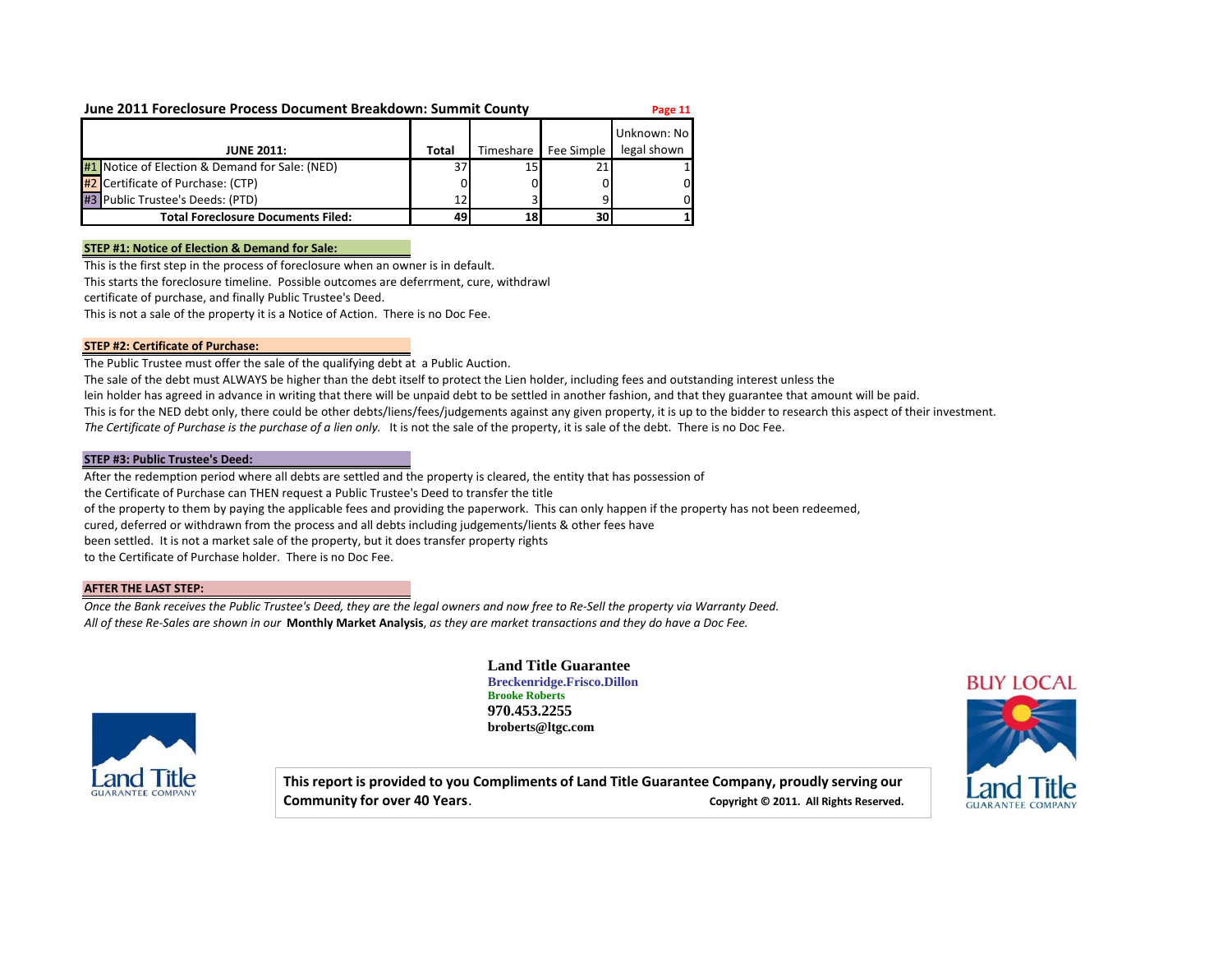### **YEAR-TO-DATE SUMMARY OF FORECLOSURE ACTIONS: June 2011 Edition Page 12**